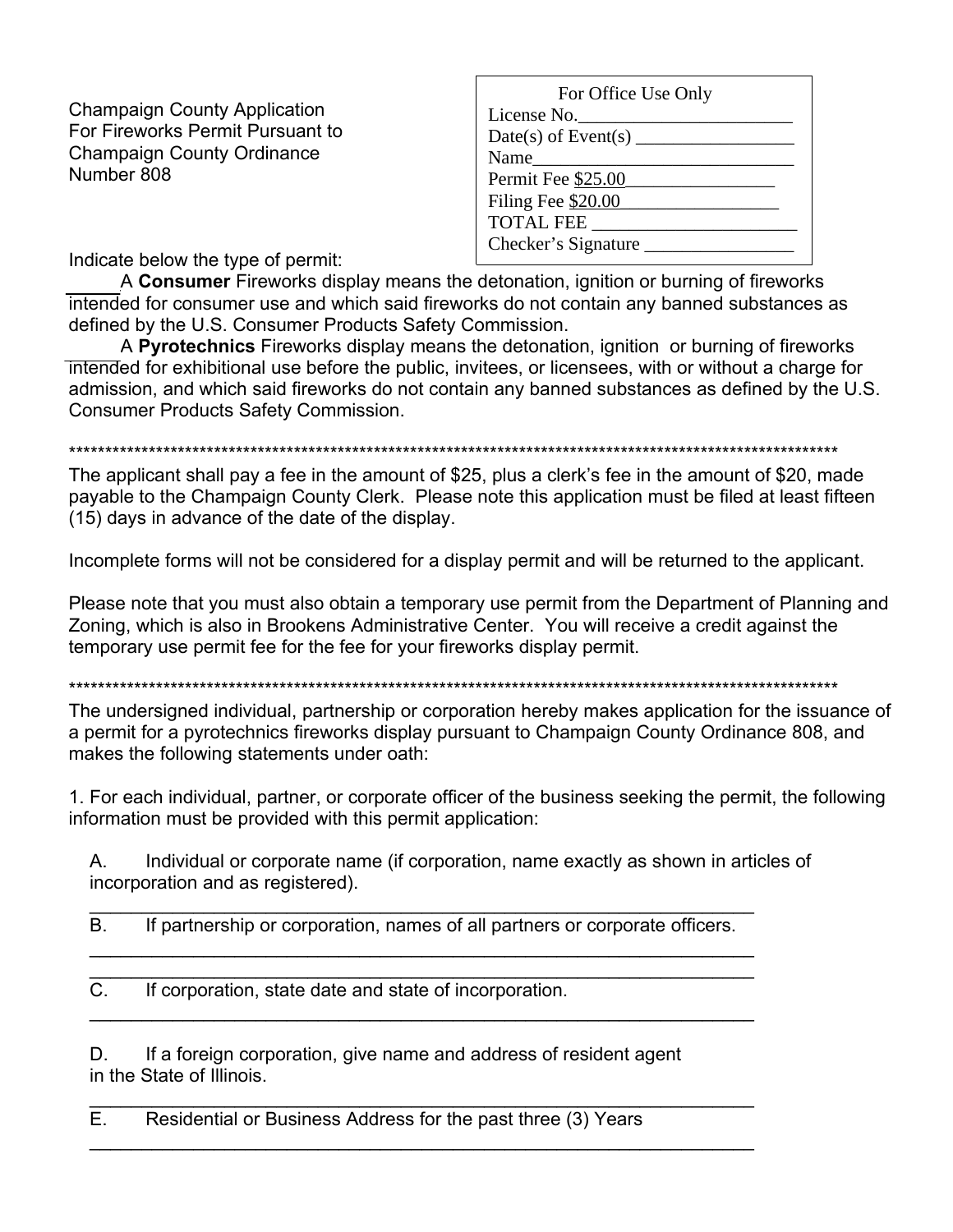F. Partnership or Corporation Address for the past three (3) years if a partnership or corporation is applying for the permit

 $\mathcal{L}_\mathcal{L} = \{ \mathcal{L}_\mathcal{L} = \{ \mathcal{L}_\mathcal{L} = \{ \mathcal{L}_\mathcal{L} = \{ \mathcal{L}_\mathcal{L} = \{ \mathcal{L}_\mathcal{L} = \{ \mathcal{L}_\mathcal{L} = \{ \mathcal{L}_\mathcal{L} = \{ \mathcal{L}_\mathcal{L} = \{ \mathcal{L}_\mathcal{L} = \{ \mathcal{L}_\mathcal{L} = \{ \mathcal{L}_\mathcal{L} = \{ \mathcal{L}_\mathcal{L} = \{ \mathcal{L}_\mathcal{L} = \{ \mathcal{L}_\mathcal{$ \_\_\_\_\_\_\_\_\_\_\_\_\_\_\_\_\_\_\_\_\_\_\_\_\_\_\_\_\_\_\_\_\_\_\_\_\_\_\_\_\_\_\_\_\_\_\_\_\_\_\_\_\_\_\_\_\_\_\_\_\_\_\_\_

\_\_\_\_\_\_\_\_\_\_\_\_\_\_\_\_\_\_\_\_\_\_\_\_\_\_\_\_\_\_\_\_\_\_\_\_\_\_\_\_\_\_\_\_\_\_\_\_\_\_\_\_\_\_\_\_\_\_\_\_\_\_\_ \_\_\_\_\_\_\_\_\_\_\_\_\_\_\_\_\_\_\_\_\_\_\_\_\_\_\_\_\_\_\_\_\_\_\_\_\_\_\_\_\_\_\_\_\_\_\_\_\_\_\_\_\_\_\_\_\_\_\_\_\_\_\_

G. Social Security Number

H. FEIN Number of partnership or corporation if a partnership or corporation is applying for the permit

I. Citizenship or Naturalization information

J. Date and place of birth<br>K. Contact phone number

Contact phone number

L. Business, occupation, or employment of applicant for four (4) years preceding date of application for this permit

\_\_\_\_\_\_\_\_\_\_\_\_\_\_\_\_\_\_\_\_\_\_\_\_\_\_\_\_\_\_\_\_\_\_\_\_\_\_\_\_\_\_\_\_\_\_\_\_\_\_\_\_\_\_\_\_\_\_\_\_\_\_\_ 2. What is the exact street address and location of the proposed display of fireworks?

\_\_\_\_\_\_\_\_\_\_\_\_\_\_\_\_\_\_\_\_\_\_\_\_\_\_\_\_\_\_\_\_\_\_\_\_\_\_\_\_\_\_\_\_\_\_\_\_\_\_\_\_\_\_\_\_\_\_\_\_\_\_\_

3. Do you own the building or property for which this permit is sought?

 $\mathcal{L}_\text{max}$  , and the contract of the contract of the contract of the contract of the contract of the contract of the contract of the contract of the contract of the contract of the contract of the contract of the contr

4. If you have a lease or rent the property, state the name and address of the owner and when the lease or rental agreement expires: \_\_\_\_\_\_\_\_\_\_\_\_\_\_\_\_\_\_\_\_\_\_\_\_\_\_\_\_\_\_\_\_

\_\_\_\_\_\_\_\_\_\_\_\_\_\_\_\_\_\_\_\_\_\_\_\_\_\_\_\_\_\_\_\_\_\_\_\_\_\_\_\_\_\_\_\_\_\_\_\_\_\_\_\_\_\_\_\_\_\_\_\_\_\_\_\_\_\_\_\_\_\_

5. What is the exact date and time of the proposed display of fireworks?

 $\mathcal{L}_\text{max}$  , and the contribution of the contribution of the contribution of the contribution of the contribution of the contribution of the contribution of the contribution of the contribution of the contribution of t

6. What is the name, address, phone number and license number for the lead operator handling the display?\_\_\_\_\_\_\_\_\_\_\_\_\_\_\_\_\_\_\_\_\_\_\_\_\_\_\_\_\_\_\_\_\_\_\_\_\_\_\_\_\_\_\_\_\_\_\_\_\_\_\_\_\_\_\_\_\_

7. Please attach:

\_\_\_\_\_the license for the lead **pyrotechnic** operator listed in #6, which must be valid in the year for which this permit application is being made. A permit will not be issued unless the lead pyrotechnics operator listed in #6 has a current license.

written proof that the **consumer** operator listed in #6 has taken a consumer fireworks training class approved by the Office of the State Fire Marshall in the year for which this permit application is being made. A permit will not be issued unless the consumer operator in #6 has taken this class.

8. Please attach a Certificate of Insurance from an insurance company licensed to do business in the State of Illinois evidencing that there is insurance evidencing a minimum of

\_\_\_\_\_(for Consumer) \$300,000 per occurrence for bodily injury and property damage which will cover this event at the proposed address.

(for Pyrotechnics) \$1,000,000 in liability coverage.

A permit will not be issued without this certificate of insurance.

9. Please attach a letter of approval for this proposed display of fireworks from the fire chief who provides fire protection coverage to the address listed in #2. A permit will not be issued without this letter.